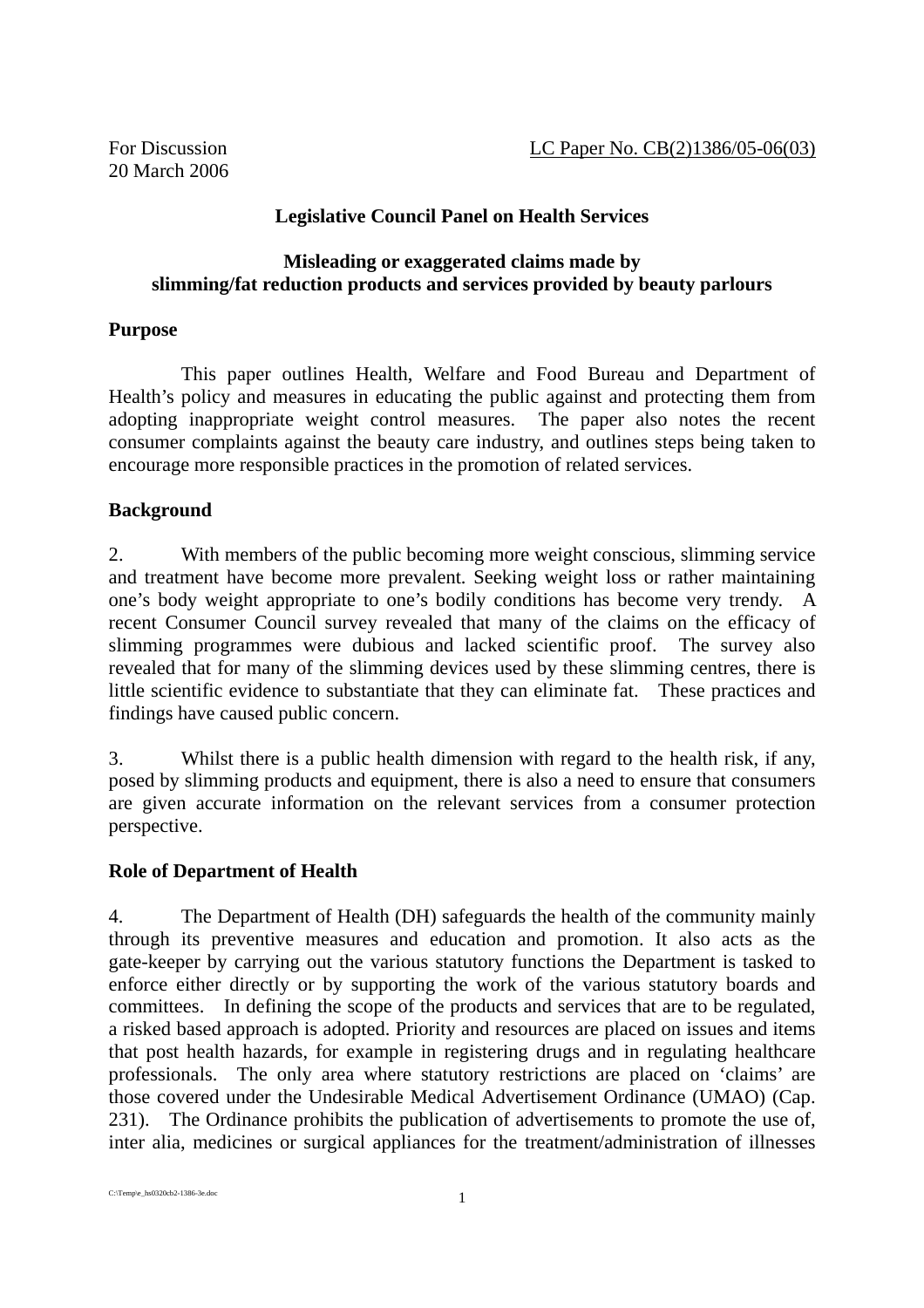and bodily conditions (for example cancer and heart diseases). The idea is to ensure that people who are suffering from such aliments or are having certain bodily conditions (e.g. hypertension) would seek medical consultation in the first instance instead of resorting to self-medication thus resulting in delay in treatment and bodily harm. The perceived need for weight reduction is not considered one of such illnesses or bodily conditions.

5. As far as slimming treatment and products are concerned, DH's work focuses on the following two health hazard related aspects –

- (a) the control of drugs used or contained in slimming related health food; and
- (b) the operation of high-risk medical devices which, if administered improperly, could potential lead to serious health problems.

Furthermore, DH also plays a major role in promoting among members of the community the message on the importance of healthy eating, regular exercises and having a correct attitude towards one's body and body weight through various public health education drives. Details of DH's work are elaborated in paragraphs 8 to 22 below.

6. It is understandable that consumers who have not achieved the results claimed or promised in the promotion of slimming products and services may feel aggrieved and complain accordingly. From the health perspective, a person failing to achieve the degree of weight loss as promised in advertisements does not constitute the level of public health risk that may warrant DH's intervention per se. This is more of an issue of whether there is adequate disclosure of pertinent and accurate information to consumers and whether there are suitable channels for redress.

# **DH's Public Health Protection Work**

7. The above limitations notwithstanding, DH has a duty to protect the health of members of the public and make Hong Kong a healthy city. The following policies and measures are being implemented by the Department.

### *Control of Medicine*

8. Some slimming centres use health food as part of the slimming package they offer. Some consumers also purchase over-the-counter drugs and other weight reduction health food for consumption with a view to control their weight. DH plays an important role in ensuring that public health is adequately protected when the public consume such products.

9. Under the Pharmacy and Poisons Ordinance (PPO) (Cap.138), all pharmaceutical products have to be registered to ensure they are safe and of good quality and efficacy before they can be sold. Some pharmaceutical products are further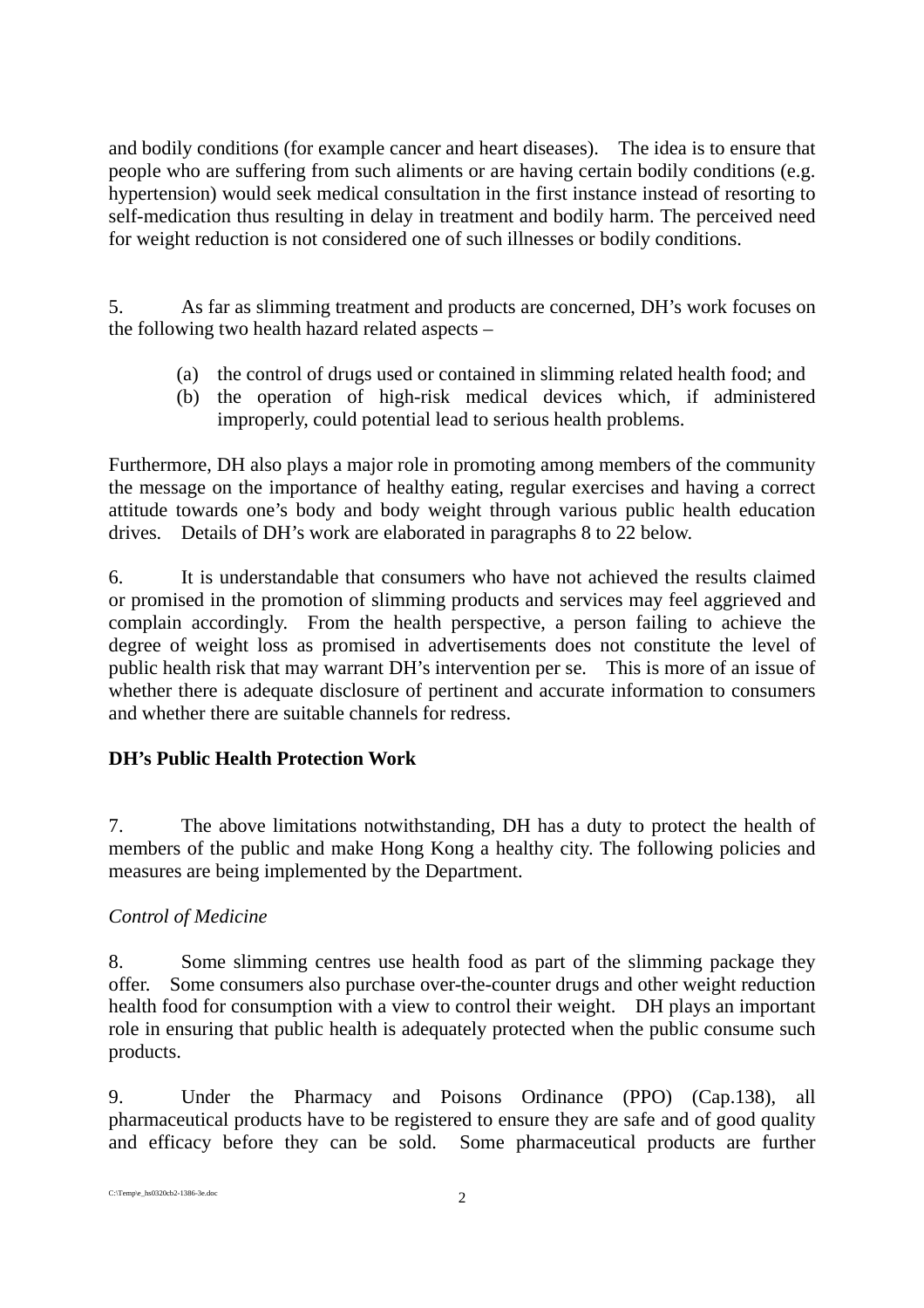classified as prescription-only medicine because of their specialized use and their side-effects. Prescription drugs can only be supplied by registered medical practitioners, or by pharmacists employed at pharmacies in accordance with a prescription. Persons convicted of selling unregistered pharmaceutical products or prescription-only medicines without prescription are liable to a maximum penalty of a fine of \$100,000 and two years' imprisonment.

10. DH has a team of 28 pharmacists to undertake enforcement actions, which include inspections at medicine companies and pharmacies as well as test purchases of prescription-only medicines. The enforcement team also acts upon complaints received.

11. We note that many of the health food products and proprietary Chinese medicine (pCm) available in the markets are targeted at the bodyweight-conscious. The enforcement team therefore regularly purchases samples of health food products for laboratory analysis to ensure they are not adulterated with western drug ingredients. It should be noted that products containing pharmaceutical substances are required to be registered under the PPO as pharmaceutical products and be subject to the relevant sales restriction. In the event that health food or other products are found to contain pharmaceutical substances, DH will order the importer, distributor or manufacturer concerned to recall the products from the market, and they will be liable to be prosecuted for selling unregistered pharmaceutical products. In 2005, DH purchased 2,221 health food products/proprietary Chinese medicines for laboratory analysis. Out of these samples, 42 were found to contain western medicines, of which eight contained western pharmaceutical ingredients intended for slimming purposes.

12. Enforcement actions aside, DH also issues letters to licensed drug retailers, slimming centres/beauty parlours, and doctors reminding them of the need to sell only registered pharmaceutical products, and providing information about how to identify a registered drug.

13. We notice that there are reports on slimming centres/beauty parlours employing medical practitioners to provide advice as part of the slimming service. The professional practice of such practitioners is regulated by the Professional Code and Conduct (the Code) issued by the Medical Council of Hong Kong (MCHK). With regard to prescription of pharmaceutical products, the Code provides that a registered medical practitioner has the responsibility to decide, after proper consultation, the proper medications with appropriate duration. According to paragraph 11 of the Code, which governs the supply of dangerous drugs or other controlled drugs, doctors are advised to acquaint themselves with the Guidelines on the Proper Prescription and Dispensing of Dangerous Drugs issued by the MCHK, in addition to ensuring compliance with the PPO and the DDO. Disciplinary proceedings will be taken against doctors found guilty of non-compliance with the relevant provisions of the Code.

14. There had also been incidents of slimming centres administering dangerous drugs in the provision of slimming service. Dangerous drugs, because of their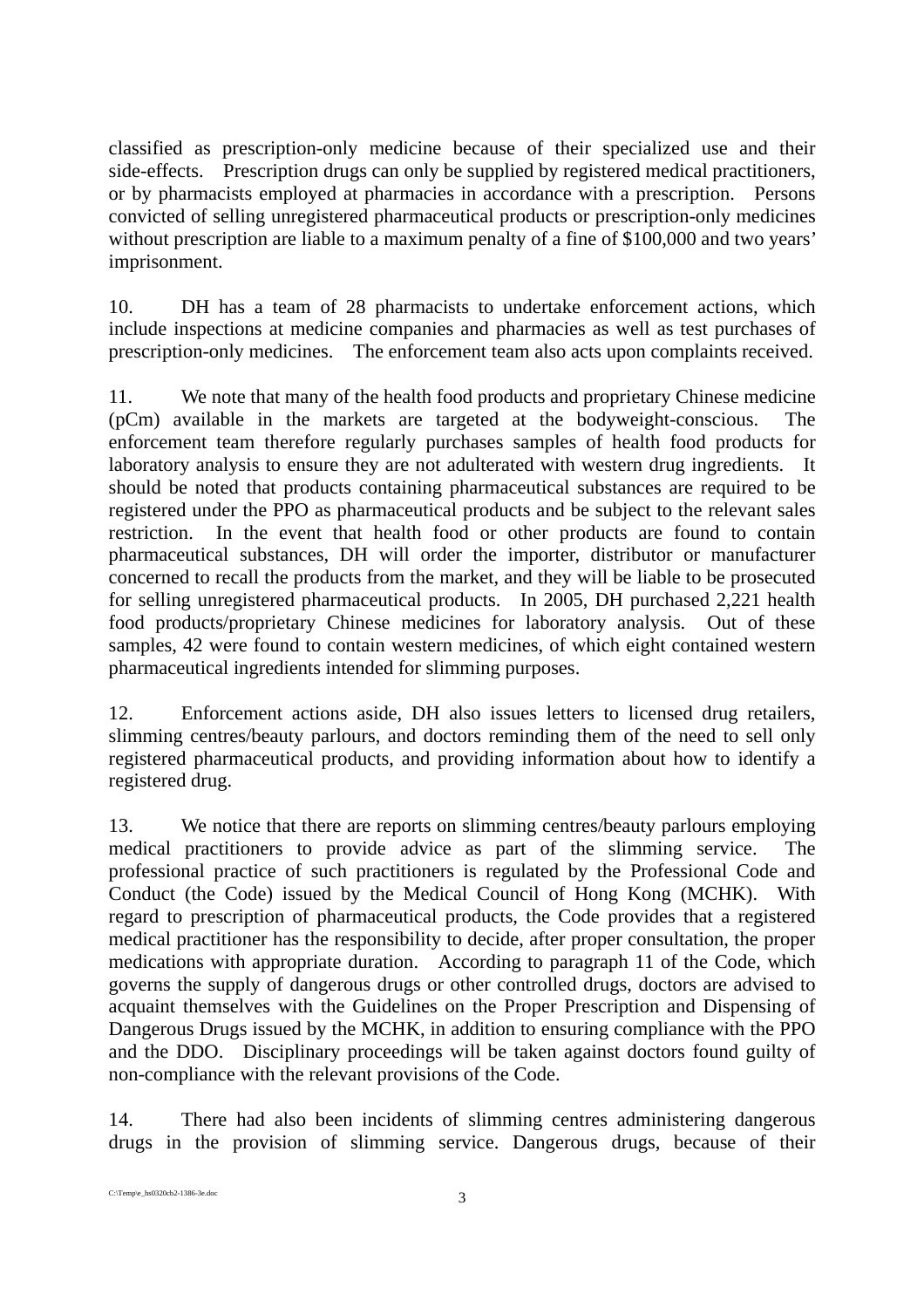susceptibility to abuse and the serious health consequences associated with such abuse, are subject to more stringent control. The Dangerous Drugs Ordinance (DDO) (Cap 134) sets out the relevant regulatory framework. Under the Ordinance, persons convicted of illegal possession of dangerous drugs will upon conviction be liable to a maximum fine of \$5,000,000 and life imprisonment. The Administration monitors closely the drug abuse situation and keeps under review the list of drugs subjected to the control of DDO. In fact, a few weight-loss drugs have been so classified. Examples are the inclusion of phentermine in 1994, and amfepramone and cathine in 1999. Enforcement actions are undertaken by DH, with Police's assistance as appropriate, through test purchases, inspections and complaint investigations. In 2005, nine prosecutions were made, with one of them involving a slimming centre.

### *Control of Medical Device*

15. In addition to drugs and pharmaceutical products, medical devices which if used improperly would caused bodily harm are also subject to control. The Administrative Control System for Medical Devices implemented by DH in late 2004 seeks to introduce better control on the safety and effectiveness of medical devices through instituting a post-market surveillance and adverse incident reporting system, among other requirements, for the purpose of public health protection. The system is primarily intended for the control of medical devices, instead of beauty devices.<sup>1</sup>

16. Nonetheless, in the light of the risk level of, and hence the widespread public concern, about the improper use of high-power laser and Intense Pulse Light (IPL) devices in the beauty industry<sup>2</sup>, DH decided to bring such devices under the administrative control system. It is noted that some slimming centres/beauty parlours use such devices for slimming treatment, although the devices are more commonly understood to be used for skin whitening and rejuvenation by the beauty industry. DH together with the beauty industry, the Vocational Training Centre, the Consumer Council, the Education and Manpower Bureau and other stakeholders has recently developed an examination-based accreditation system for IPL operators. The objective is to ensure that IPL operators will have adequate knowledge on the safe use of IPL so as to achieve better consumer protection. The accredited beauticians will be encouraged to have their certificates displayed in their business establishments for clients' identification. Launching of the accreditation scheme will be coincided with a series of public education programmes to educate the public about the safe use of IPL devices.

17. DH will keep a close watch over the developments in the use of drugs and

<sup>-</sup><sup>1</sup> Medical device is defined as "instrument, apparatus, appliance, material or other article intended for diagnosis, treatment, or monitoring of diseases or injuries, or rehabilitation purposes, and when used, may change the structure or function of the human body". This definition is drawn up with reference to the recommendation made by the Global Harmonisation Task Force (GHTF). GHTF was formed in 1992 by a group of representatives from regulatory authorities and medical device industries from the USA, the EU, Canada, Australia etc.

<sup>&</sup>lt;sup>2</sup> The medical uses of IPL approved by US Food and Drug Administration are treatment of blood vessel lesions, pigmented lesions, tattoo removal etc.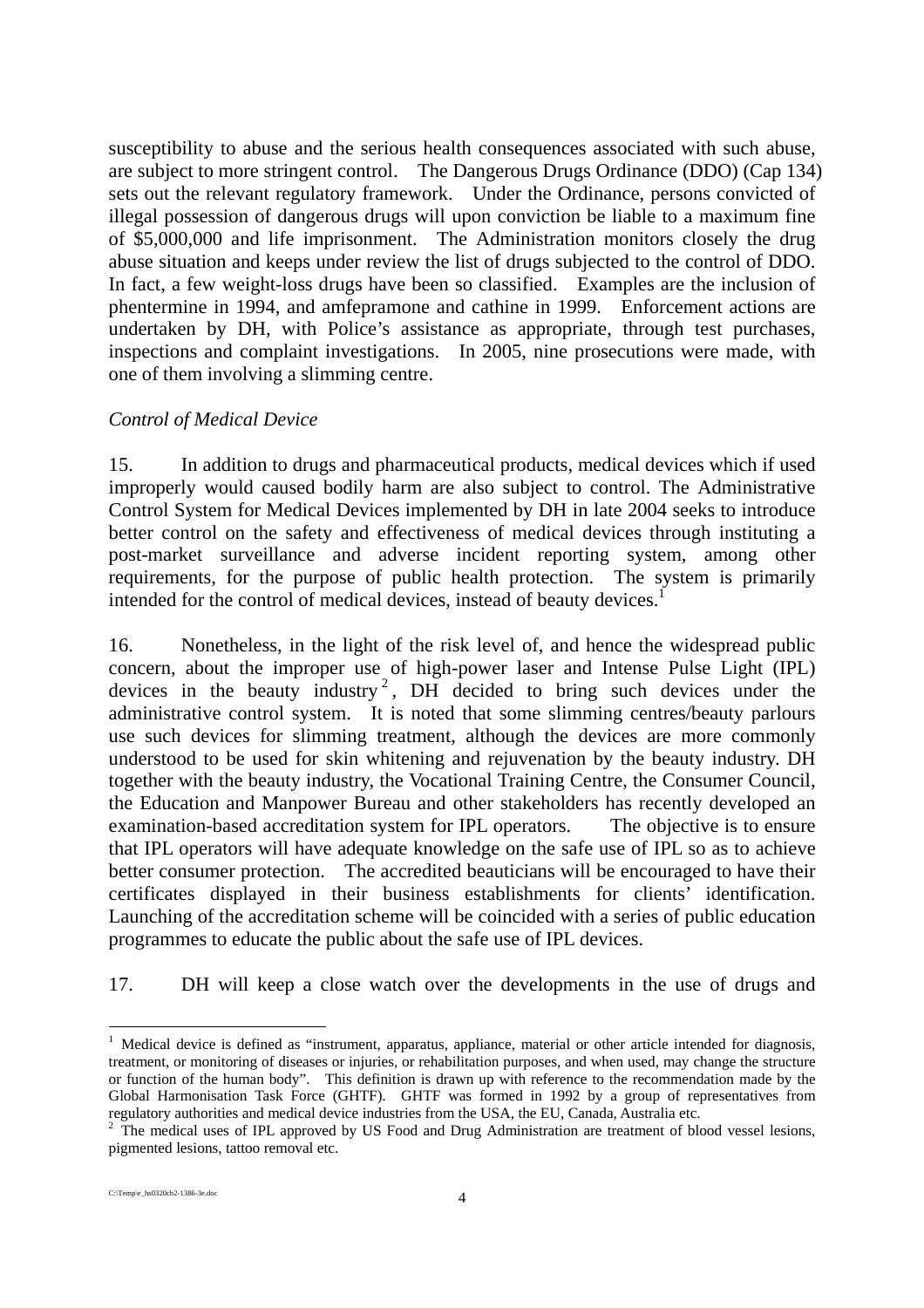devices that may pose potential health hazards to members of the public in the beauty/slimming industry, and take appropriate response measures.

## *Health Education*

18. A positive attitude on and understanding of one's proper body weight, self-image and the effective means to achieve such body weight is an important defence for members of the public against misleading or exaggerating claims made in advertisements, if any. In this regard, as part of its continuous efforts in promoting a healthy lifestyle, DH has been promoting to the community the importance of keeping a balanced diet and taking regular exercise in achieving proper weight control. DH's Central Health Education Unit (CHEU) and Student Health Service (SHS) are instrumental in this regard.

19. The CHEU has been organizing territory-wide activities in promoting healthy diet and healthy body image. Such endeavours aim at enhancing the public's knowledge and skills through a wide range of channels including poster campaigns, roving exhibitions, health talks, mass media publicity programmes etc. Relevant health messages are also disseminated through distribution of pamphlets, CHEU's website at www.cheu.gov/hk and 24-hour Health Education Hotline at 28330111. DH adopts a multi-sectoral and community-based approach in promoting the health messages through actively involving stakeholder groups like NGOs, the school sector, the academia and community leaders etc in its work. Recent promotional efforts include a "2 Plus 3 A Day" campaign, Stair Climbing Campaign, and the Exercise Prescription Project in collaboration with the Hong Kong Medical Association and NGOs.

20. Health messages are also actively promoted through SHS to primary and secondary school students. Students enrolled to the Service are given an annual appointment to attend the SHS Centre for a series of health services including physical examination: screening for health problems related to growth, nutrition, blood pressure, vision, hearing, spine, sexual development, psychological health and behaviour; individual counselling and health education. One of the services provided is measurement of body weight and height, and counselling on what is the desirable body weight and how to attain it. Talks on healthy diet, desirable body weight and weight control conducted by dietitians are organized for participating students. Leaflets containing these messages are also distributed. SHS also conveys these messages through newsletters to schools.

21. The SHS launched the Adolescent Health Programme (AHP) in 2001, which is aimed at equipping adolescents, their parents and teachers with knowledge, attitudes and skills, which can help improve adolescents' psychosocial health. The AHP adopts an interactive mode of training and experiential learning to deliver preventive programmes to the target audience in the school setting through a multi-disciplinary team which consists of doctors, nurses, social workers, clinical psychologists, dietitians and health promotion officers. Topical programmes are offered to address adolescents' developmental needs covering a wide range of life skills including problem-solving,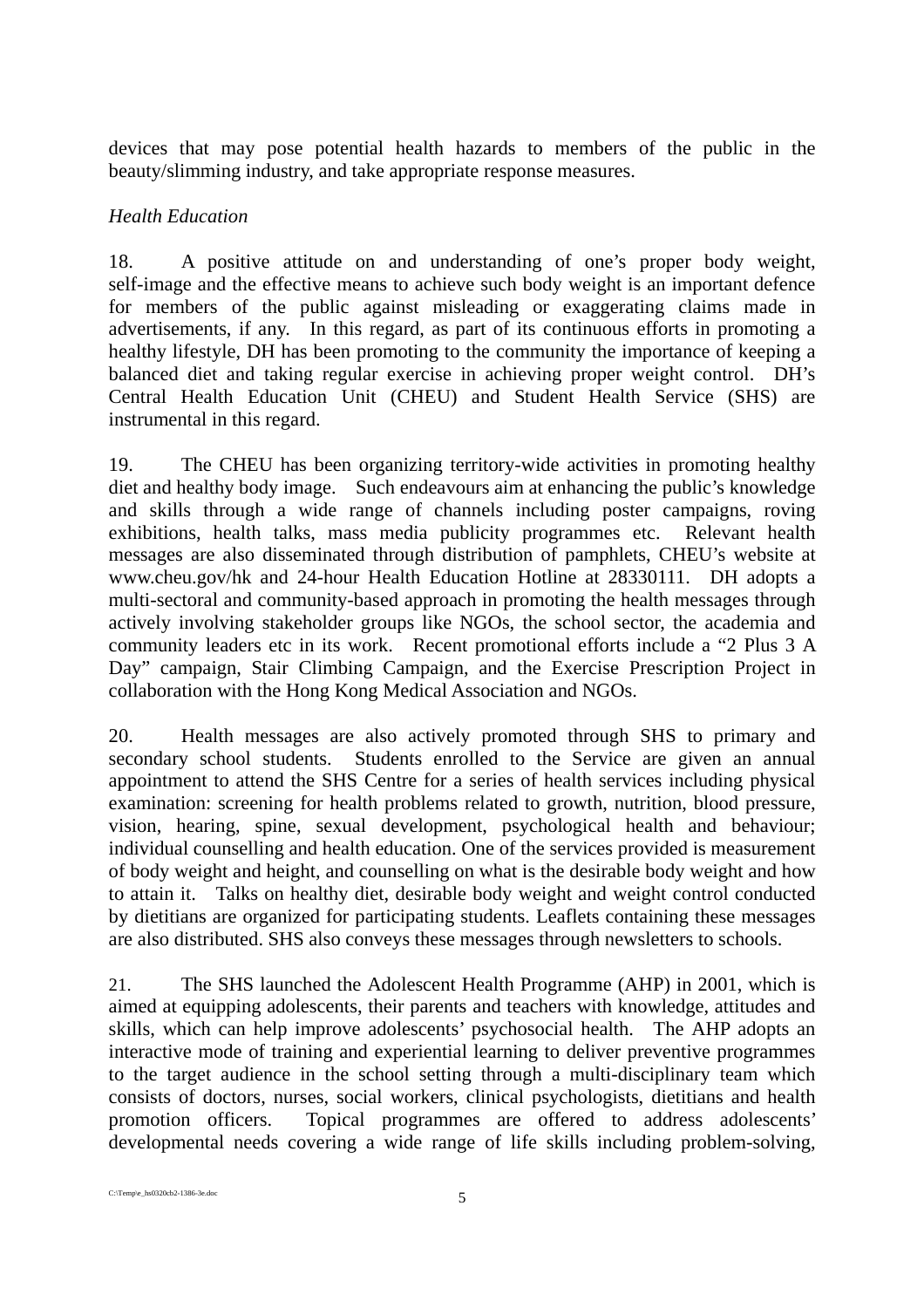emotion management, interpersonal communication, stress management, adversity management, self-acceptance and self-care. A nutritional series to promote healthy eating is covered in the programme. The series consists of six sessions and covers various aspects of healthy eating. Students are taught basic concepts of balanced diet, appropriate body weight and weight management with clarification of myths about weight loss and dieting. They are also taught how to make healthy food choices in different types of eating outlets.

22. Noting that healthy eating should best be cultivated when one is young, the Administration has committed in the 2005 Policy Address to devote focused efforts in promoting healthy eating habits among primary school children to protect the public from life-style diseases. A Steering Committee and two Working Groups have been set up comprising relevant government departments, the school sector, parent groups, professional organizations as well as the academic sector to work out details of the initiatives, which will be rolled out in the 2006-07 school year.

## **Consumer Protection**

23. As mentioned above, we notice that part of the concern raised about slimming service and products focuses on the failure to achieve the desired results or the results as promised to consumers. In this context, there were 126 complaints against slimming services or courses to the Consumer Council in 2005, representing about 0.3% of all complaints to the Council last year. These concerned issues such as: ineffective treatment, high-pressure sales tactics, closing down of shops with paid-for services still outstanding and poor service standards.

24. The focus of consumer protection policy, which comes under the purview of the Economic Development and Labour Bureau, is to safeguard the legitimate interests of consumers, primarily in terms of the safety of products that are not otherwise subject to regulation on health, safety or other grounds, and fairness in transactions. The following ordinances contain provisions that allow consumers to seek redress if they are unsatisfied with goods or services provided to them -

- $\triangleright$  Unconscionable Contracts Ordinance (Cap. 458) it empowers the Court to refuse to enforce, or to revise unconscionable terms in consumer contracts for the sale of goods or supply of services
- $\triangleright$  Supply of Services (Implied Terms) Ordinance (Cap. 457) it obliges a supplier of service to carry out the service with reasonable skill and care and within a reasonable time
- $\triangleright$  Sale of Goods Ordinance (Cap. 26) it provides that where a seller supplies goods in the course of business there is an implied condition that the goods are of merchantable quality and that a buyer has the right to reject defective goods unless he or she has a reasonable opportunity to examine them

C:\Temp\e\_hs0320cb2-1386-3e.doc 6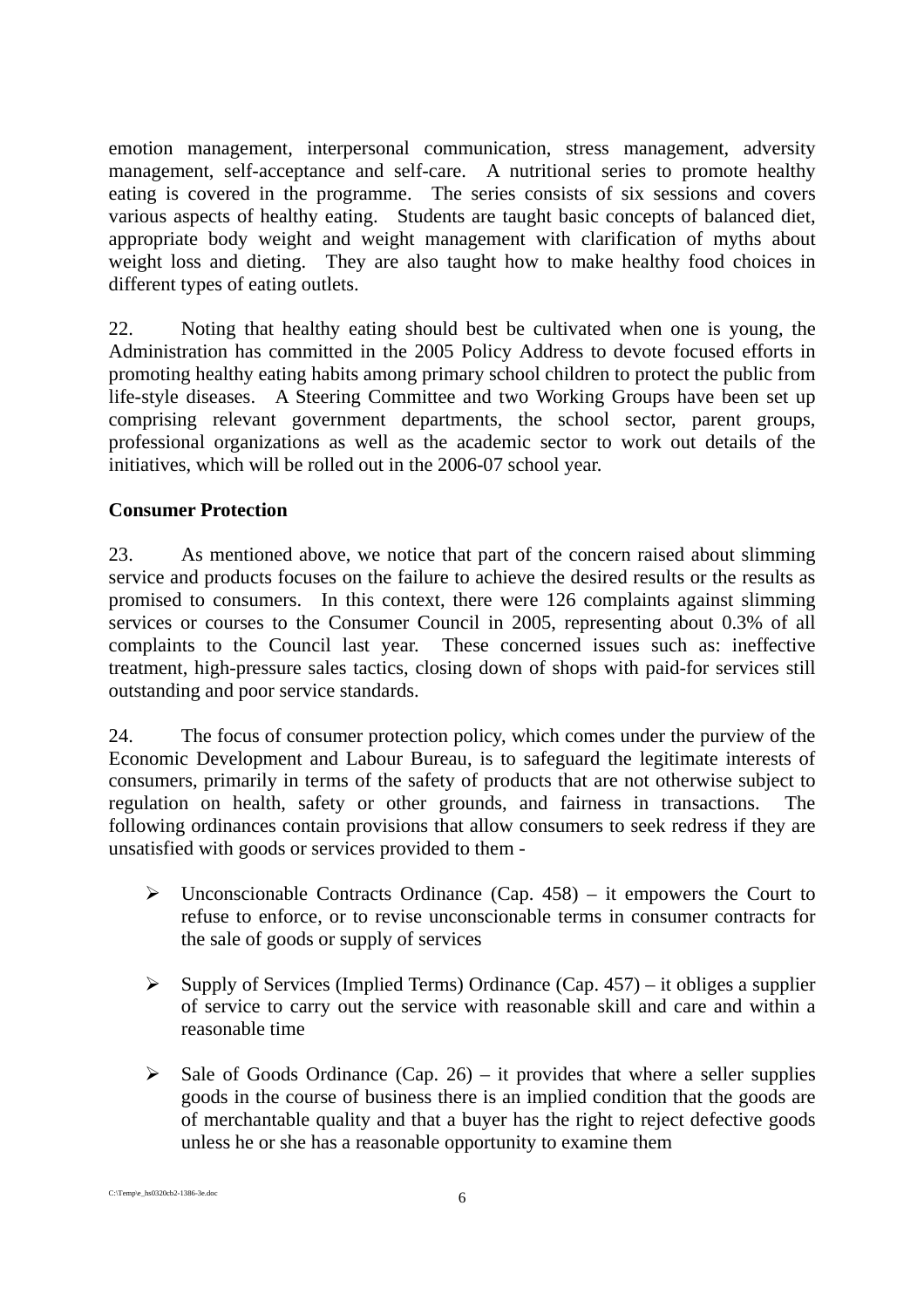25. Promoting consumer awareness through dissemination of information also helps to protect consumers against undesirable trade practices and empower them to exercise rational choices. The Consumer Council plays a key role in this regard, by disseminating consumer information and enhancing consumer awareness through publication of CHOICE magazine and its online version, media liaison and various publicity programmes. The Council also helps facilitate consumers' access to redress through its complaints mediation service and through providing financial support and legal assistance for consumers to take action against suppliers of unsatisfactory goods or services.

26. In view of the concern about the operation of beauty/slimming centres, the Consumer Council has recently completed the drafting of the Beauty Industry Code of Practice (the Code). The Code was drafted in close consultation with the trade representatives, who have committed to actively promulgate and abide by the Code. The Code will provide guidance to the beauty industry in respect of its operation and will promote the use of good sales practice. The Consumer Council is confident that the Code will help enhance service quality of the beauty care industry.

## **Advertising of Products and Services**

27. We understand that regulation of the truthfulness of advertisements and claims about a service/goods is provided for in different ordinances and codes. The following are some relevant examples:

*"Generic Code of Practice on Television Advertising Standards" and "Radio Code of Practice on Advertising Standards"* 

28. The Broadcasting Authority has, pursuant to the Broadcasting Authority Ordinance (Cap. 391) and the Broadcasting Ordinance (Cap. 562), issued a "Generic Code of Practice on Television Advertising Standards" and a "Radio Code of Practice on Advertising Standards" (the "TV and Radio Advertising Codes") to regulate the advertisements aired by licensed television and radio service providers. The TV and Radio Advertising Codes have set out stringent requirements on the truthfulness of the television and radio advertisements. These requirements include:

- $\triangleright$  No television and radio advertisements may contain claims which depart from truth;
- $\triangleright$  all factual claims contained in the advertisements should be capable of substantiation; and
- $\triangleright$  no advertisement may misleadingly claim or imply that the product or service advertised has some special features which are incapable of being established.

C:\Temp\e\_hs0320cb2-1386-3e.doc 7